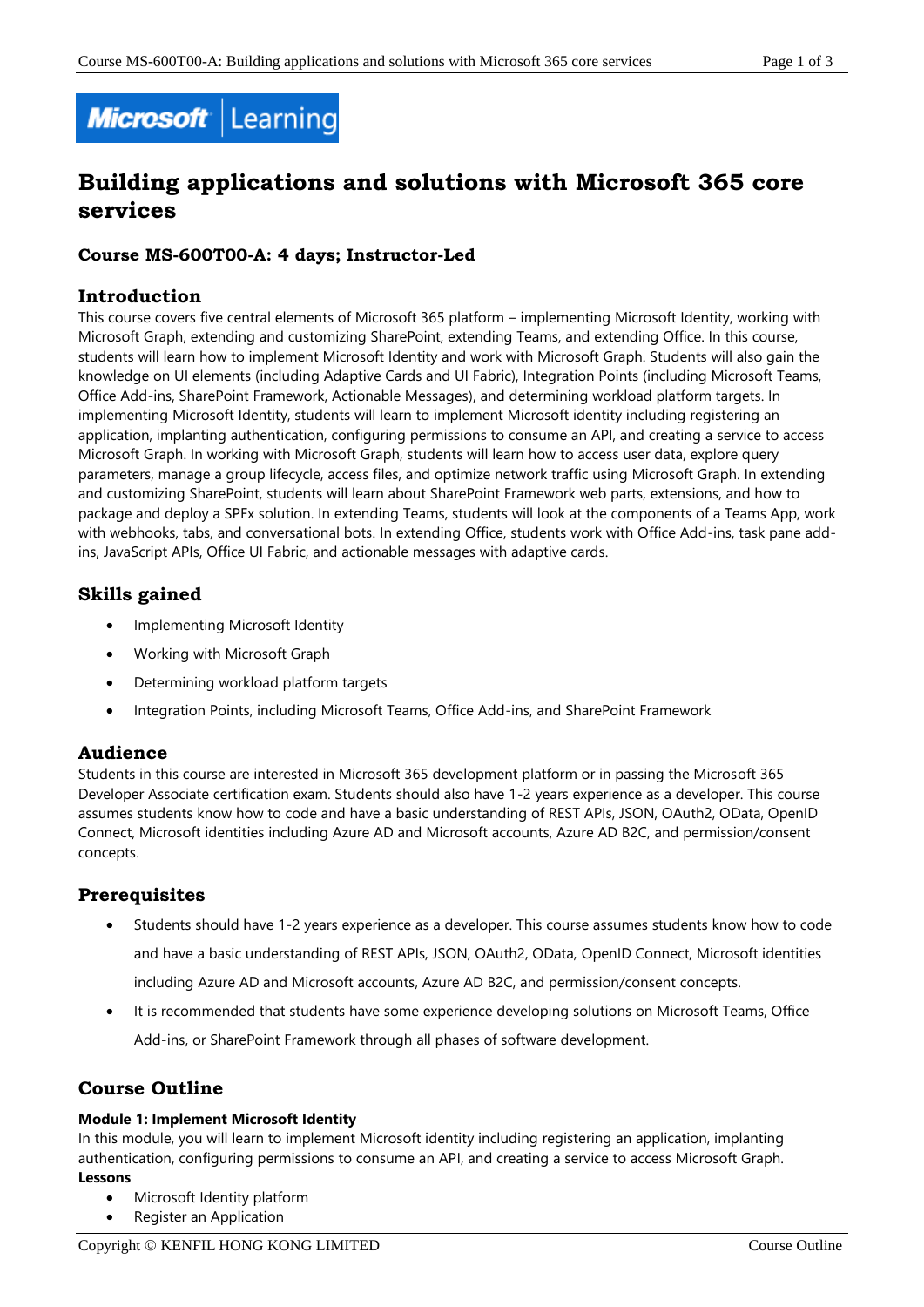- Implement Authentication
- Configure Permissions to consume an API
- Implement Authorization to consume an API
- Implement Authorization in an API
- Create a Service to access Microsoft Graph

#### **Lab : Implement Microsoft Identity**

- Registering an application in azure active directory
- Implementing Authentication
- Configuring permission to consume an API
- Implementing authorization to consume an API
- Implementing authorization in an API
- Creating a service to access Microsoft Graph

After completing this module, students will be able to:

- Register an application in Azure AD
- Implement authentication
- Configure permissions to consume an API
- Create a service to access Microsoft Graph

#### **Module 2: Work with Microsoft Graph**

In this module you will learn how to access user data, explore query parameters, manage a group lifecycle, access files, and optimize network traffic using Microsoft Graph.

#### **Lessons**

- What is Microsoft Graph
- Access user data from Microsoft Graph
- Data usage with query parameters
- Manage a group lifecycle on Microsoft Graph
- Access files with Microsoft Graph
- Optimize network traffic

## **Lab : Work with Microsoft Graph**

- Querying User Data from the Microsoft Graph
- Using Query Parameters when querying Microsoft Graph via HTTP
- Retrieving and controlling information returned from Microsoft Graph
- Creating an Office 365 Group and Team
- Uploading files to OneDrive and SharePoint
- Using Change Notifications and Track Changes with Microsoft Graph
- Reducing traffic with batched requests

Understanding throttling in Microsoft Graph

After completing this module, students will be able to:

- Access user data with Microsoft Graph
- Work with data using queries on Microsoft Graph
- Manage a group lifecycle on Microsoft Graph
- Optimize network traffic using Microsoft Graph

#### **Module 3: Extend and Customize SharePoint**

In this module you will learn about SharePoint Framework web parts, extensions, and how to package and deploy a SPFx solution.

#### **Lessons**

- SharePoint Framework web parts
- SharePoint Framework extensions
- Package and deploy a SPFx solution
- Consumption of Microsoft Graph
- Consumption of 3rd party APIs secured with Azure AD from within SPFx
- Web Parts as Teams Tabs
- Branding and theming in SharePoint

#### **Lab : Extend and Customize SharePoint**

• Introduction to SharePoint Framework (SPFx)